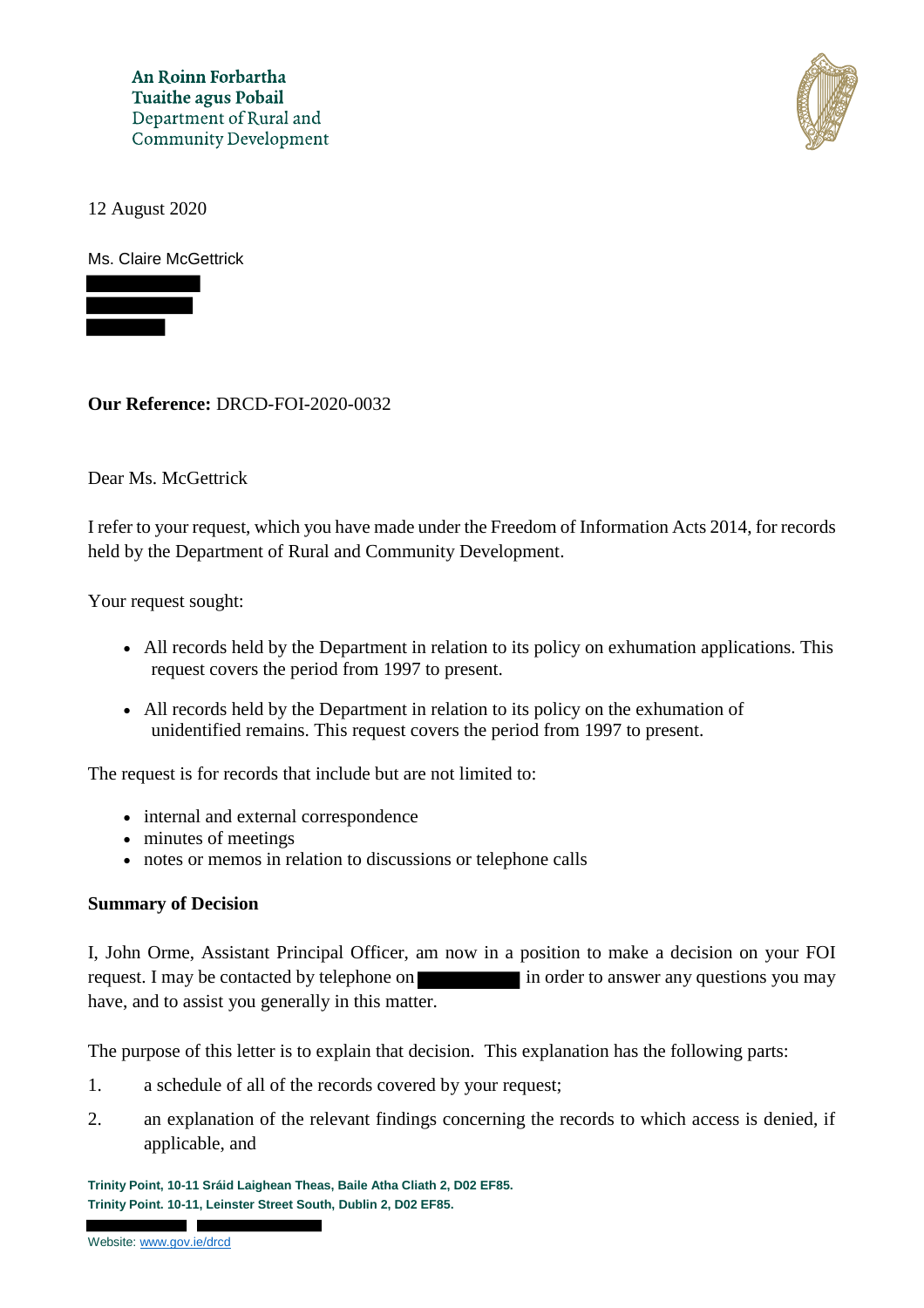

3. a statement of how you can appeal this decision should you wish to do so.

## **1. Schedule of records**

A schedule of records is enclosed with this letter listing the document that I consider relevant to your request. It describes the document and refers to the sections of the FOI Act which apply to prevent release, if applicable. The schedule also refers you to sections of the detailed explanation given under heading 2 below, which are relevant to the document in question. It also gives you a summary and overview of the decision as a whole.

### **2. Findings, particulars and reasons for decisions to deny access**

Prior to the coming into effect of the Local Government Act, 1994, Commencement (No 2) Order 1994 (S.I. No. 171 of 1994) exhumation licences were issued by the then Minister for the Environment Heritage and Local Government under Section 46 of the Local Government (Sanitary Services) Act, 1948.

However, Section 46 of the 1948 Act was amended by the **Second Schedule** to the 1994 Act so that, with effect from 1 July 1994, exhumation licences were no longer issued by the Minister but by the local authorities, as the burial boards for their administrative areas.

As the function of issuing exhumation licences was devolved to the local authorities with effect from 1 July 1994, the Department holds no records relevant to your request.

However, the Department does hold three (3) records dated prior to 1997, which sets out the then Department of Environment's policy on exhumation applications prior to the devolution of that function to the local authorities. These records are Circular Letters ENV 3/89 & ENV 11/89, ENV 11/90, LSS 6/94 which issued to the local authorities in 1989, 1990 and 1994 respectively.

The Department also holds one (1) record dated subsequent to 1997. Record 4 – SOP2, dated 01/01/2004 is a sample local authority operating procedure.

These four records have been provided for completeness, although they do not fall under the scope of your request.

## **Right of Appeal**

Under section 21 of the Freedom of Information Act 2014 you have a right to seek an internal review of this decision. An internal review involves a complete reconsideration of the matter by a more senior member of the staff of this Department, who may affirm, vary or annul the original decision made. The review decision will be communicated to you within 15 working days.